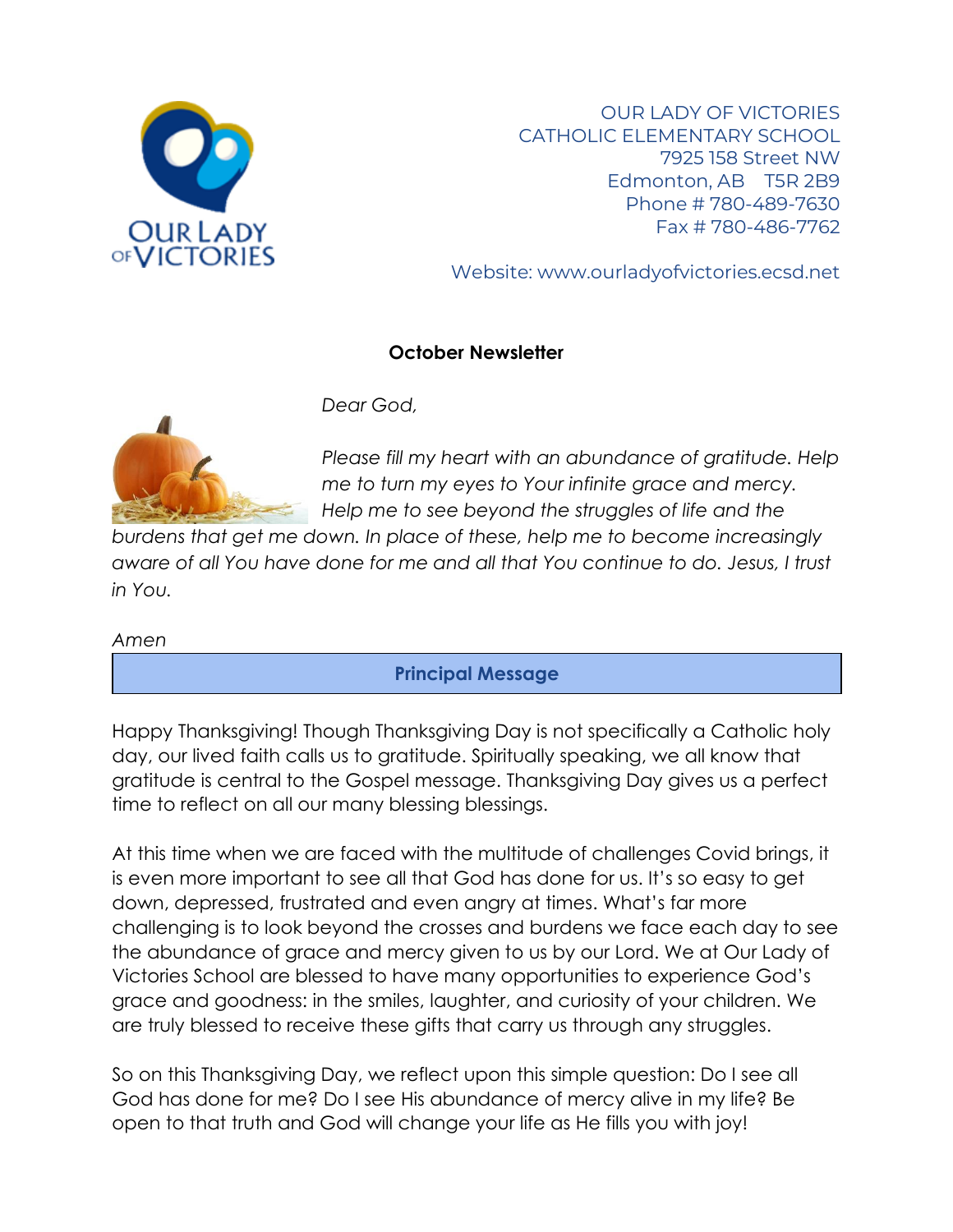# **September Assembly**

On September 1 we had our first assembly in the gym. Staff, both new and old were introduced and a general review of our general community routines and expectations were outlined. This is always an exciting opportunity to come together in prayer and welcome as we greet the new challenges of the new academic year. Our upcoming assemblies will reflect the virtues listed in each month's student agenda. October will focus upon gratitude, so appropriate with Thanksgiving coming up. As we explore these virtues, students will choose a passage from our theme book, Only One You that "speaks" to them and aligns with the messages they want to share regarding the virtue.

## **School Opening Mass**

On September 22 Father Dean and Sophie joined us to welcome in the new school year with a school-wide mass. The grade six class assisted in the set-up, planning and readings, and participated 'live' from the library. The remainder of the staff and students joined virtually from their classrooms. The Precious Bread of Christ was shared to those eligible and blessings were shared to all.

Father Dean and Sophie's dedication and commitment to our school and faith community is a true blessing to us all. They both made a point of going outside at dismissal to be sure to meet as many of our families as possible. They look forward to meeting everyone in the future. Father also blessed our sacred space that we have created to provide staff or students with a quiet prayer and reflective space when needed.



## **PowerSchool**

Are you experiencing any difficulty logging into your PowerSchool account? Or checking your child's achievement levels? If the answer is yes, please contact Mrs. Schmitz as soon as possible so that you can be back 'online' quickly! Teachers have already been updating student progress on PowerTeacherPro.

#### **PowerTeacherPro**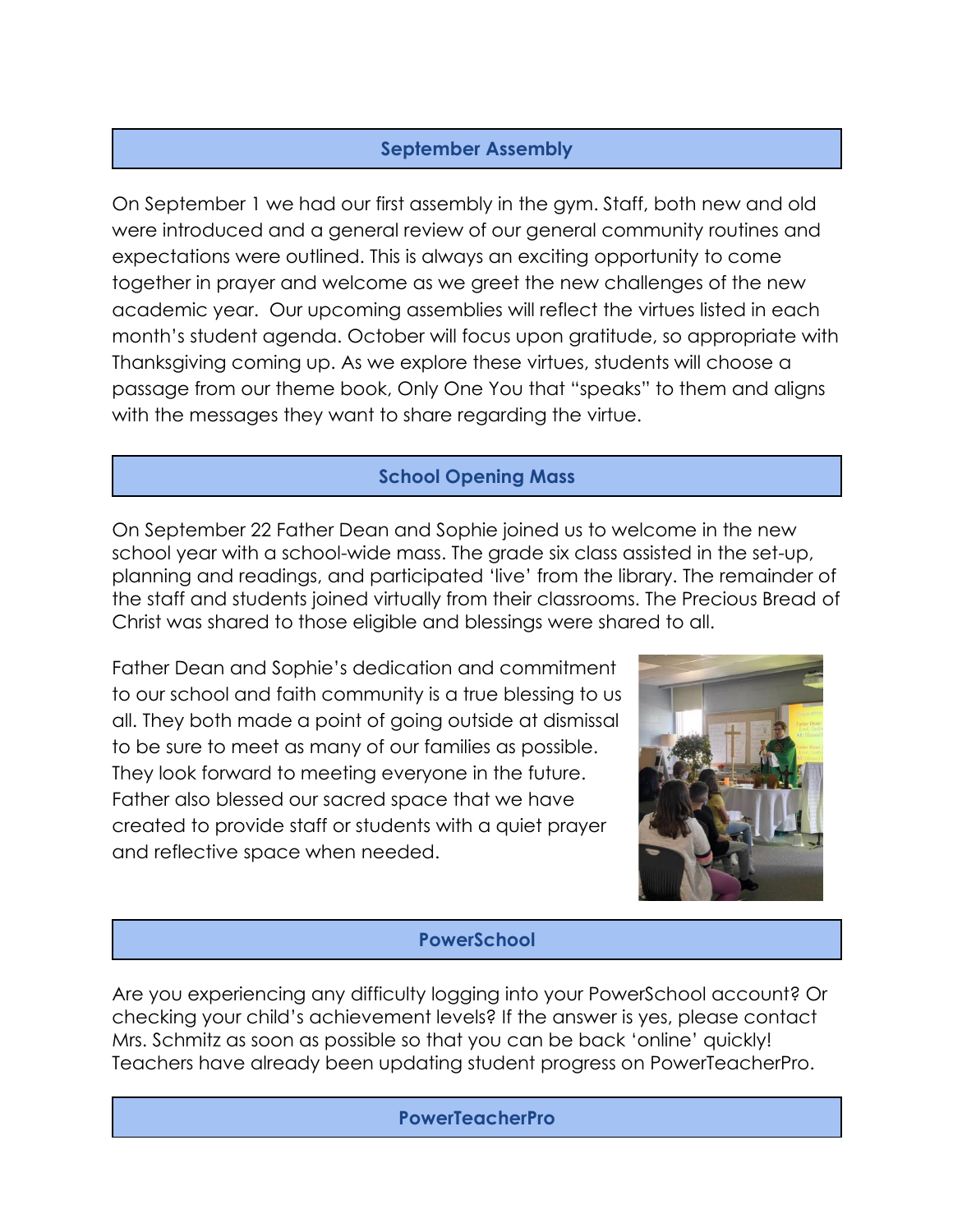Our division has revisited the Levels of achievement used in assessing student learning and changed the levels to align with Alberta Education's Levels of Achievement used on provincial exams. Please review the expectations that align with the levels prior to checking your student progress in PowerTeacherPro.

[Parent Handbook on Assessment and Reporting](https://www.ecsd.net/page/17855/assessment) can be accessed here.

# **Meet the Staff Night**

Despite the Covid protocols preventing teachers from showing you all the amazing plans and units they have prepared for the upcoming year; they were able to use their technical skills to provide you the next best thing – a virtual introduction to your child's school and classroom. We hope you took the opportunity to explore the presentation provided for you on the google classroom. Know that your in-person presence is missed greatly and we all look forward to a return to normal soon. Your child's teacher is just an email or phone call away.

## **New Staff**

We would like to welcome Ms. Janelle Ohrn-Kelemen and Ms. May Reyes to our staff. Ms. Ohrn-Kelemen will be supporting kindergarten in the morning and grade 4, 5 and 6 in the afternoon. Ms. Reyes will be joining our 100 Voices team as an educational assistant. We are thrilled to have them join our school community!

# **School Council Update**

Thank you to all the parents who showed an interest in being a part of our School Council. Executive were established for our 2021-2022 school year. Our Annual General Meeting was held on September 27<sup>th</sup>.

Our list of executive members are:

Chair: Jennifer Kreziewicz Vice-chair: Joanna Quigg Treasurer: Farrah Dziwenka Secretary: Amy Machnik Fundraiser: Anastassia Hawksworth and Kelsey McWhirter Casino: Vacant Auditors: Christopher Atkins and vacancy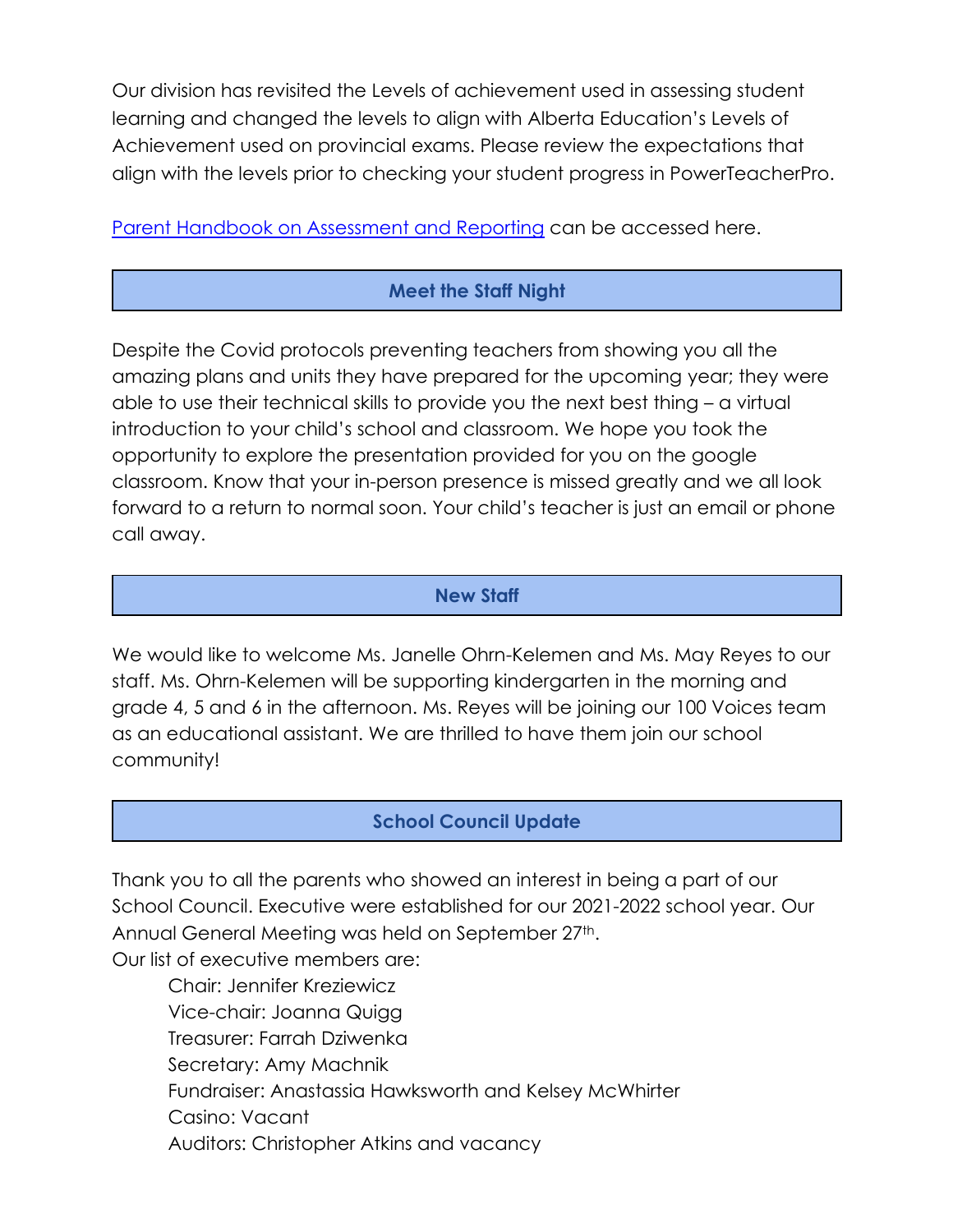Classroom reps: 100 Voices – Kristine Angeles Kindergarten – Kristine Angeles Gr. 1 – Kelsey McWhirter Gr. 2 – Christopher Atkins Gr. 3 – Alina Pavone Gr. 4/5 - Anastassia Hawksworth Gr. 5/6 - Danielle Stolson

For further information regarding school councils and descriptions of the roles please check out this document: [School Council Resource Guide](https://www.albertaschoolcouncils.ca/public/download/files/181387)

Please join us for our next meeting on **October 13** as we plan out the events for the year. The principal will also be submitting her list of requests that we as a council can support.

Please check out the minutes for our Annual General Meeting at **<https://www.ecsd.net/8011/page/5560/school-council>**. You will also find the dates for our future meetings this year.

## **Terry Fox Fundraiser**

Our Lady of Victories School students and staff all participated in the Terry Fox Run/Walk on Friday, September 24th. Mr. Salvador started the day off with his grade 5/6 class who set up a track around the field for each class to use at different times of the day. The warm weather cooperated to allow the children to reflect on the tremendous difference Terry made in the world as they ran around the track.



Thank you for all your generous donations. We exceeded our fundraising goal of \$200. We will be sending in a donation of over \$350 to the Terry Fox Foundation.

#### **Faith Formation Day – October 18**

**On Monday, October 18, there will be no classes for students**. Our school division will join together as a virtual community to deepen our knowledge of and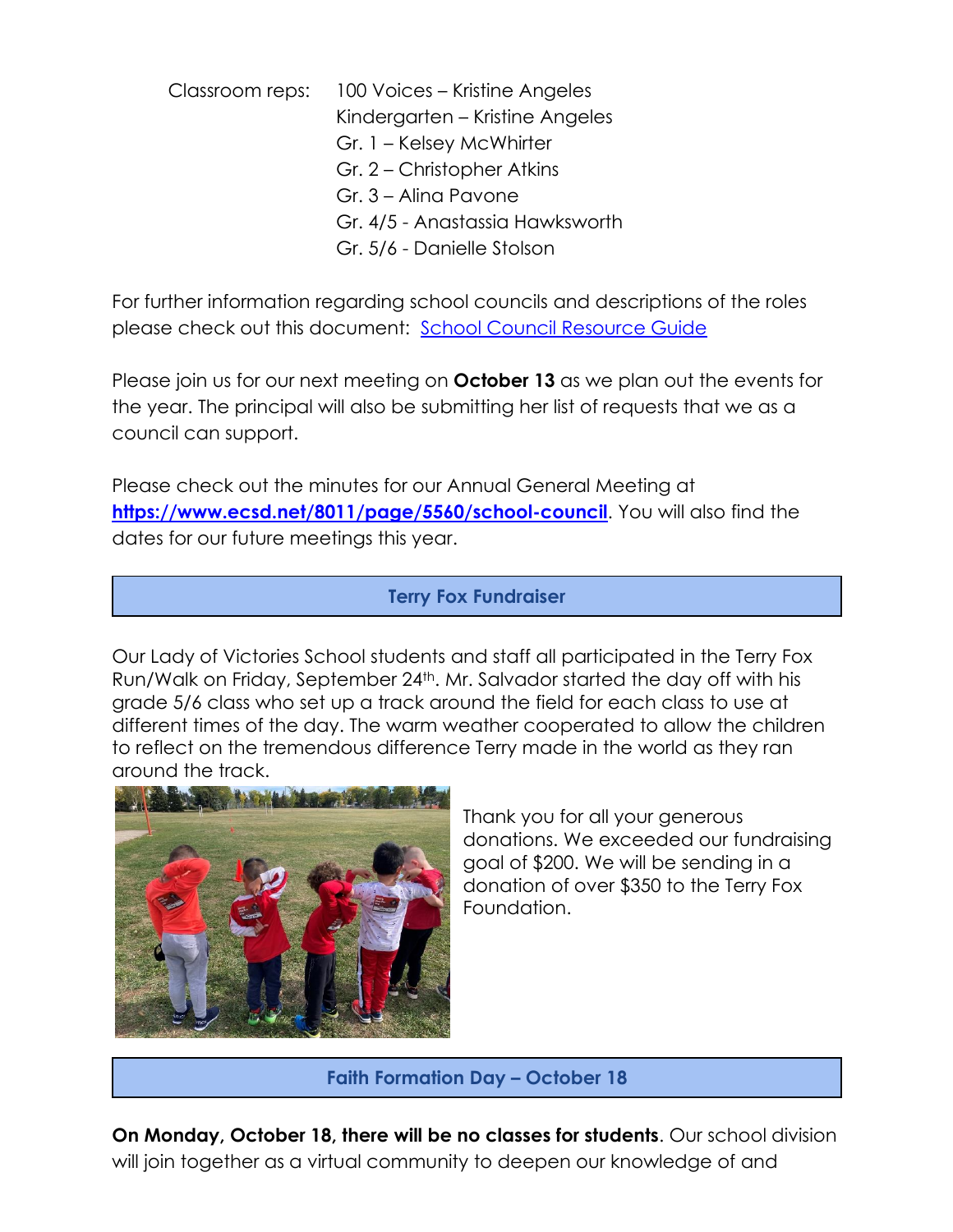connection to our God. We will gather virtually, starting with a Liturgy celebrated by our division chaplains, Father Glenn McDonald and Father Julian Bilyj. Acclaimed speakers Steve Angrisano, Father Patalinghug and Father Richard Leonard will be the keynote speakers. We will have opportunities to listen, learn and share with our onsite colleagues as well as others at various sites across the division.



# **AHS Covid Updates**

Teachers and school staff continue to be diligent in ensuring that our students follow Covid protocols. Mr. Connolly attends closely to the cleaning and disinfecting of classrooms and spaces as outlined in our protocols and is seen frequently wiping high touch areas.

Parents thank you for your support in helping us by doing the daily check in with your child and keeping your child at home when they are sick. When reporting a student's absence on the school voicemail, please speak slowly and include your child's first and last name, as well as their grade level and the name of the teacher.

Updates are continually being made to our [school re-entry document](https://www.ecsd.net/page/7013/back-to-school-plan-for-the-2021-2022-school-year) of changes directed to us by the [Alberta Government](https://open.alberta.ca/dataset/13d2242a-d310-419e-960c-6fe273d0f7b3/resource/e5305366-17e9-4507-9487-8aa5afcd72f2/download/edc-school-year-plan-2021-2022.pdf) and [Alberta Health Services.](https://open.alberta.ca/dataset/0721a26b-c4ce-4345-971f-4ff9da32052c/resource/328bf258-bb1a-459b-b705-16b525390240/download/health-guidance-respiratory-illness-prevention-and-management-in-schools.pdf)

**St. John the Evangelist**

Rev. Fr. Dean Dowle [stjohnevangelist.edm@caedm.ca](mailto:stjohnevangelist.edm@caedm.ca)

Pastoral Assistant: Sophie Ogle [sophie.ogle@caedm.ca](mailto:sophie.ogle@caedm.ca)

[www.stjohnevangelist.edm.caedm.ca](http://www.stjohnevangelist.edm.caedm.ca/)



Please check out the attached parish newsletter for more information. If you have not yet signed up for Flocknote please do so. Our school is often featured in St. John's Parish highlights.

**We will be collecting food items at our Thanksgiving Mass to support the foodbank at the Parish. Please see below for items requested.**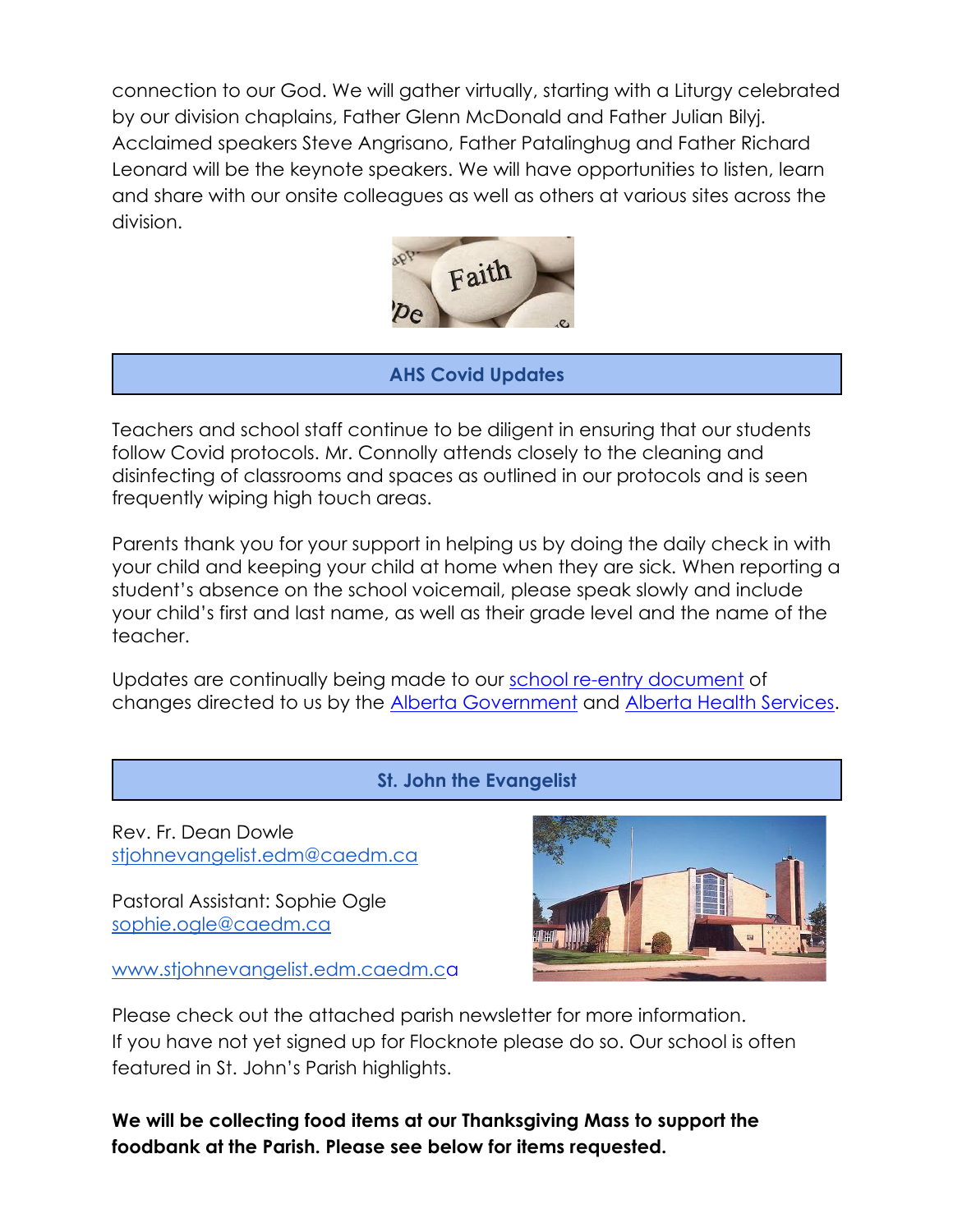# **Truth and Reconciliation Week – September 27 - October 1**

"*The residential school experience is one of the darkest, most troubling chapters in our collective history."* –Justice Murray Sinclair, Truth and Reconciliation Commission (TRC) Chairman

Our school community observed the Truth and Reconciliation Week with a variety of activities and lessons in individual classes to increase knowledge and awareness of this sad part of Canada's history. The Division Two students participated in a program online sponsored by the Government of Canada.

On Sept. 29, all the staff and students wore orange to support Orange Shirt Day and joined in a school-wide liturgy for reconciliation of the past. Using the story 'You Hold Me Up' by Monique Grey-Smith, students responded by identifying a person or character trait that 'holds them up' in life. This kaleidoscope of feathers has become a pair of wings to remind us of all the love and support that carries us through the challenges of the past and present.



#### **Thank you!**

The Jerry and Ronalyn Bartlett generously supported our 100 Voice program students with fruit snacks purchased through the Breakfast Club. These healthy and individually packaged snacks were enjoyed by all!

**Custodian Appreciation Day – October 2**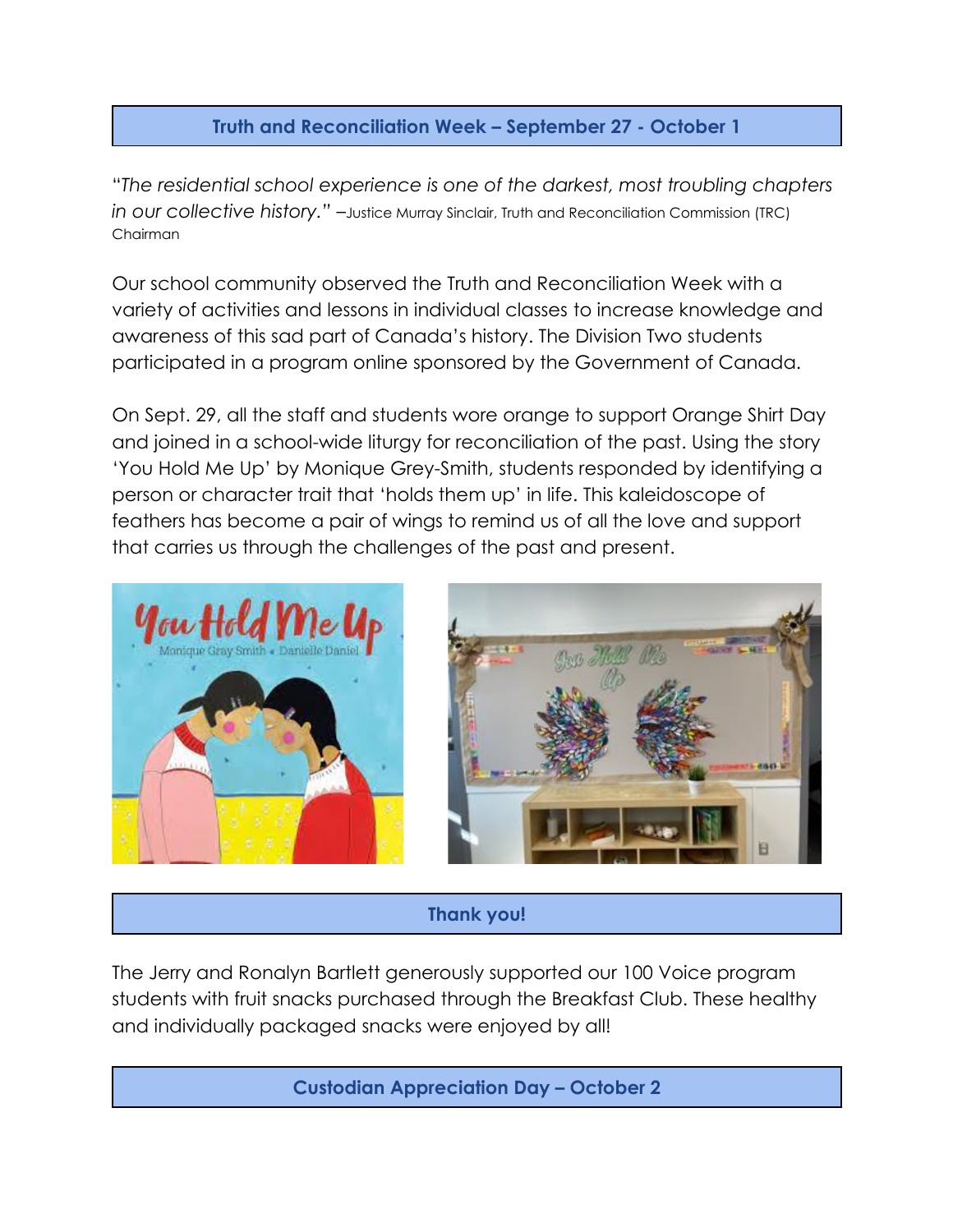Custodian Appreciation Day occurs on October 2. Our staff and students are busy planning a variety of ways to let Mr. Connolly know how much he is appreciated! Mr. Connolly continues to work hard as he thoroughly wipes down high touch areas regularly and keeps our classrooms clean.

#### **Fire Prevention Week – October 3-12**

This year's theme is "Learn the Sounds of Fire Safety."

Every year the message for families is to: Plan, practice and be prepared. Have you taken the time with your loved ones to have a fire escape plan that includes 2 ways out of every room? Do you have an identified meeting place outside of your home where everyone is to gather? What if someone can't hear the fire alarm. Establish your plan and teach your child how to dial 911 and when to do so. Also remember to check your smoke detectors.

Learning what are the most common causes of fires and teaching your children how to prevent them is important. The most common causes are cooking, space heaters, overloaded electrical sockets, smoking and unattended candles.

For more information check out: [Fire Prevention Week](https://www.nfpa.org/Events/Events/Fire-Prevention-Week/About)

#### **World Teacher's Day – October 5**



This year UNESCO has teacher's well-being at the forefront and know they need support if they are to be at the heart of education recovery. We are fortunate to have such a great team of teachers at our school who continually work hard at seeking success for all students.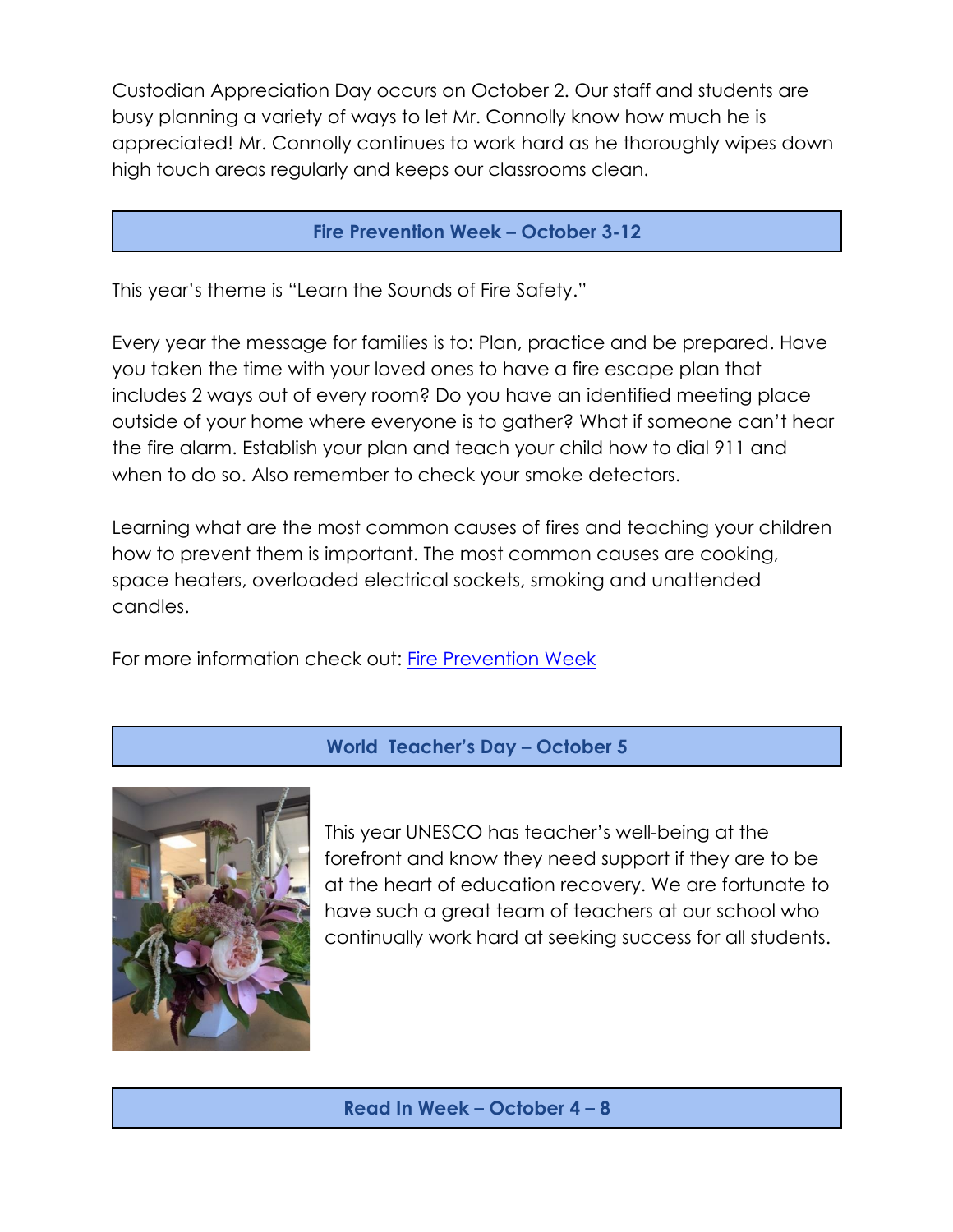The theme for this year's Read In Week is, "To Each Their Own Story." From October 4-8, our classes will welcome both virtual and 'in-house' guests to their classes. The Division 2 classes have special guests booked – Father Dean and Sophie! Stay tuned to next month's newsletter for further updates!

Check out teacher favourites:



The Boy, the Mole, the Fox, and the Horse by Charlie Mackesy – Mrs. Smith

Pete the Cat I Love My White Shoes by Eric Litwin – Mrs. Webster

Madeline by Ludwig Bemelmans – Mrs. Loughlin

Where Oliver Fits by Cale Atkinson – Mr. Salvador

Harold and the Purple Crayon by Crockett Johnson – Miss Suen

Happy Dreamer by Peter H. Reynolds – Miss B. (Bertholet)

The Day the Crayons Quit by Mark Jeffers – Miss Simpson

Harry Potter by J. K. Rowling – Mr. Holloway





Finders Keepers by Andrea Spalding – Mrs. Opyr

## **School Photos – October 5**

Students will be having their photos taken on October 5. We are happy to have our 100 Voices included as well. Retakes are scheduled for November 10, if your child is away.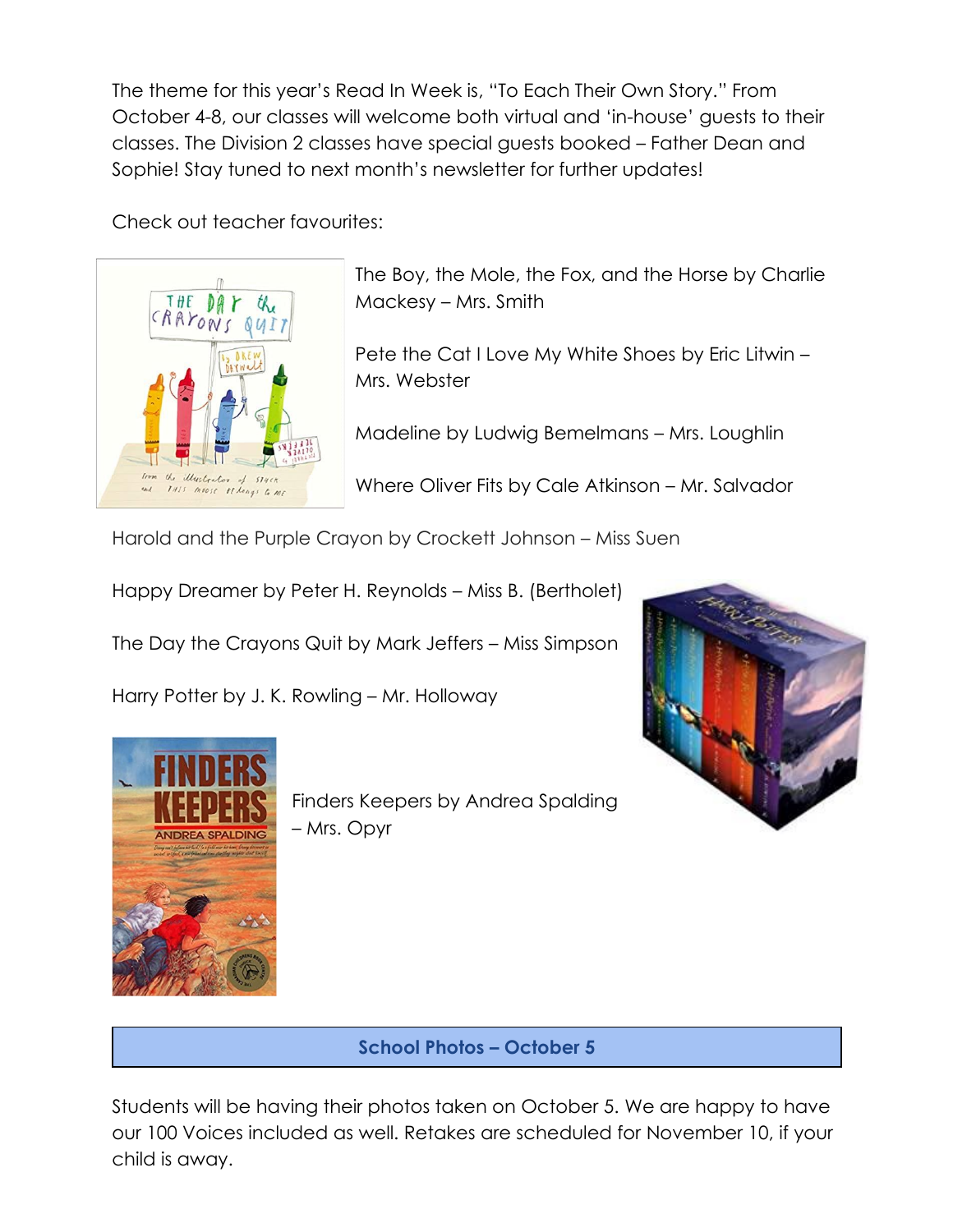# **Thanksgiving – October 11**

We hope that you have a blessed time with your family. We have much to be thankful for even during these challenging times.

# **Thanksgiving Mass and Grade 4 Bible Presentation – October 12**

At 2:00 p.m. on Tuesday, Oct. 12 we will have a virtual celebration of Thanksgiving and the presentation of bibles to our Grade 4 students. Father Dean and Sophie will be hosted by the Gr. 4/5 class live in the library. A link will be sent out via Swift Messaging so that families may join our liturgy.

In the spirit of gratitude, we will be asking for the students to bring items to donate to the food bank of St. John the Evangelist Parish. They request that any tinned items have a pull tab and do not require a can opener.

- Peanut butter
- Beans
- Pasta
- Hot cereals
- Any tinned vegetables
- Tinned tuna
- Juice boxes
- Granola bars
- Baby diapers
- Feminine products

## **Faith Day for Staff - October 18**



# **On Monday, October 18, there will be no classes for**

**students**. Our school division will join together as a virtual community to deepen our knowledge of and connection to our God. We will gather virtually, starting with a Liturgy

celebrated by our division chaplains, Father Glenn McDonald and Father Julian Bilyj. Acclaimed speakers Steve Angrisano, Father Patalinghug and Father Richard Leonard will be the keynote speakers. We will have opportunities to listen, learn and share with our onsite colleagues as well as others at various sites across the division.

## **Report Cards**

Parents & guardians did you know you no longer have to wait for a report card to find out how your child is learning at school? Find out how to track your child' progress by watching [this video.](https://can01.safelinks.protection.outlook.com/?url=https://youtu.be/3PH3N0tiVuw&data=04%7c01%7cBahaa.Moussallem%40ecsd.net%7c153cb5e9c987458db6fd08d9894ee6cc%7cb18d9f6f0743460da19b0b3297eeeb89%7c0%7c0%7c637691794228621098%7cUnknown%7cTWFpbGZsb3d8eyJWIjoiMC4wLjAwMDAiLCJQIjoiV2luMzIiLCJBTiI6Ik1haWwiLCJXVCI6Mn0%3D%7c1000&sdata=vo7f0GcgUKIFiN8qbnJXUThf1LuYKcK1RmqquBba%2BZQ%3D&reserved=0) To learn more about assessment and reporting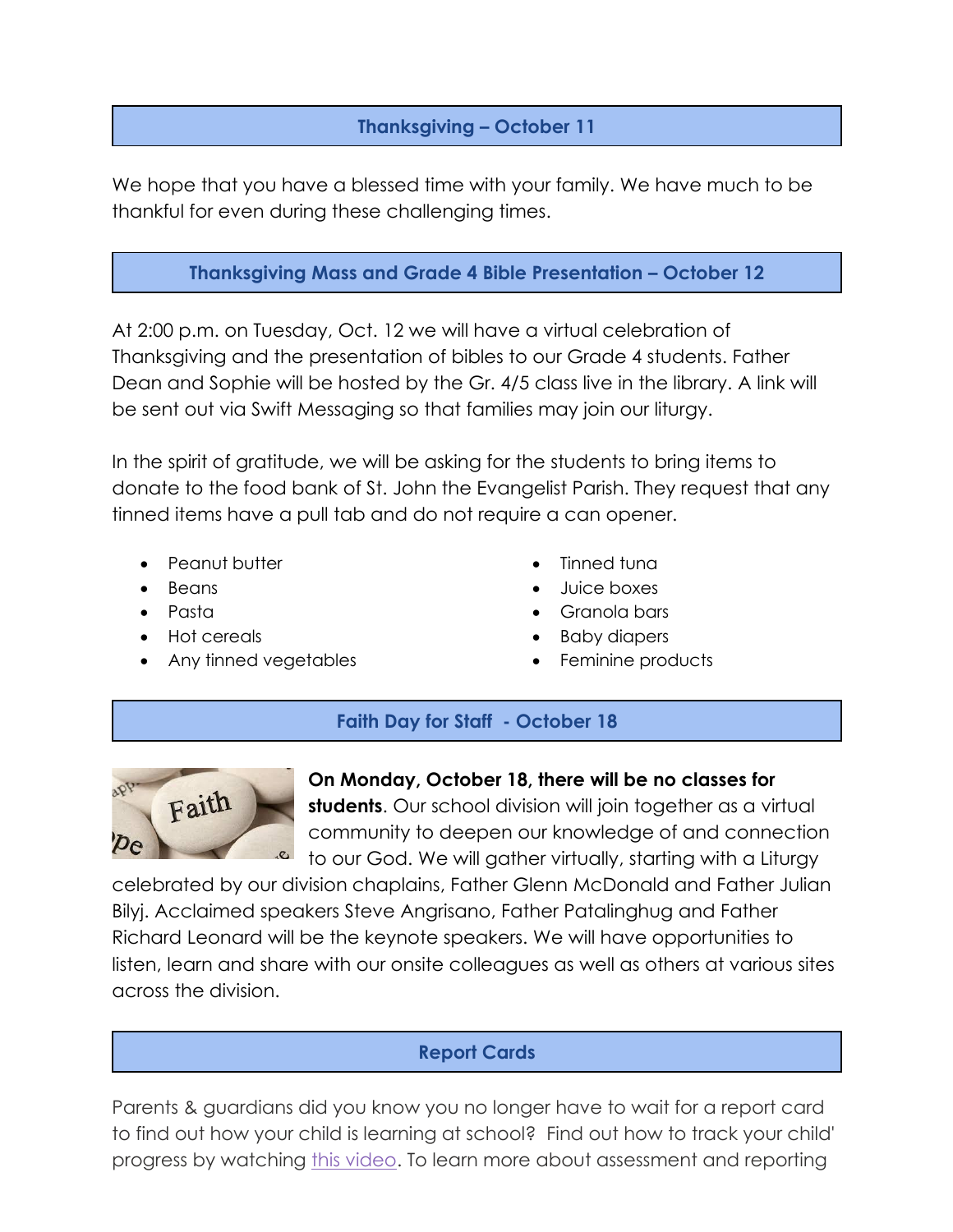in Edmonton Catholic Schools, please visit the **ECSD** website. If you have questions specific to your child's learning and progress, please contact your child's teacher.

#### **Halloween – October 29**

Halloween Considerations and Guidance during Covid

# **Please note that these guidelines were established last year and there may be new updates prior to October 29.**

- Covid masks must still be worn
- Full face masks are not allowed
- No replicated weapons are allowed
- Costumes must allow for sanitizing and washing of hands – therefore no hand covering.
- No sharing of candy among students
- If teachers are handing out treats all treats will be individually packaged and handed out by the teacher after they have sanitized their hands and utilized gloves for distribution
- Costume parades will be done virtually. More details to follow from individual classroom teachers. Please note these parameters were established centrally by our division for 2020.